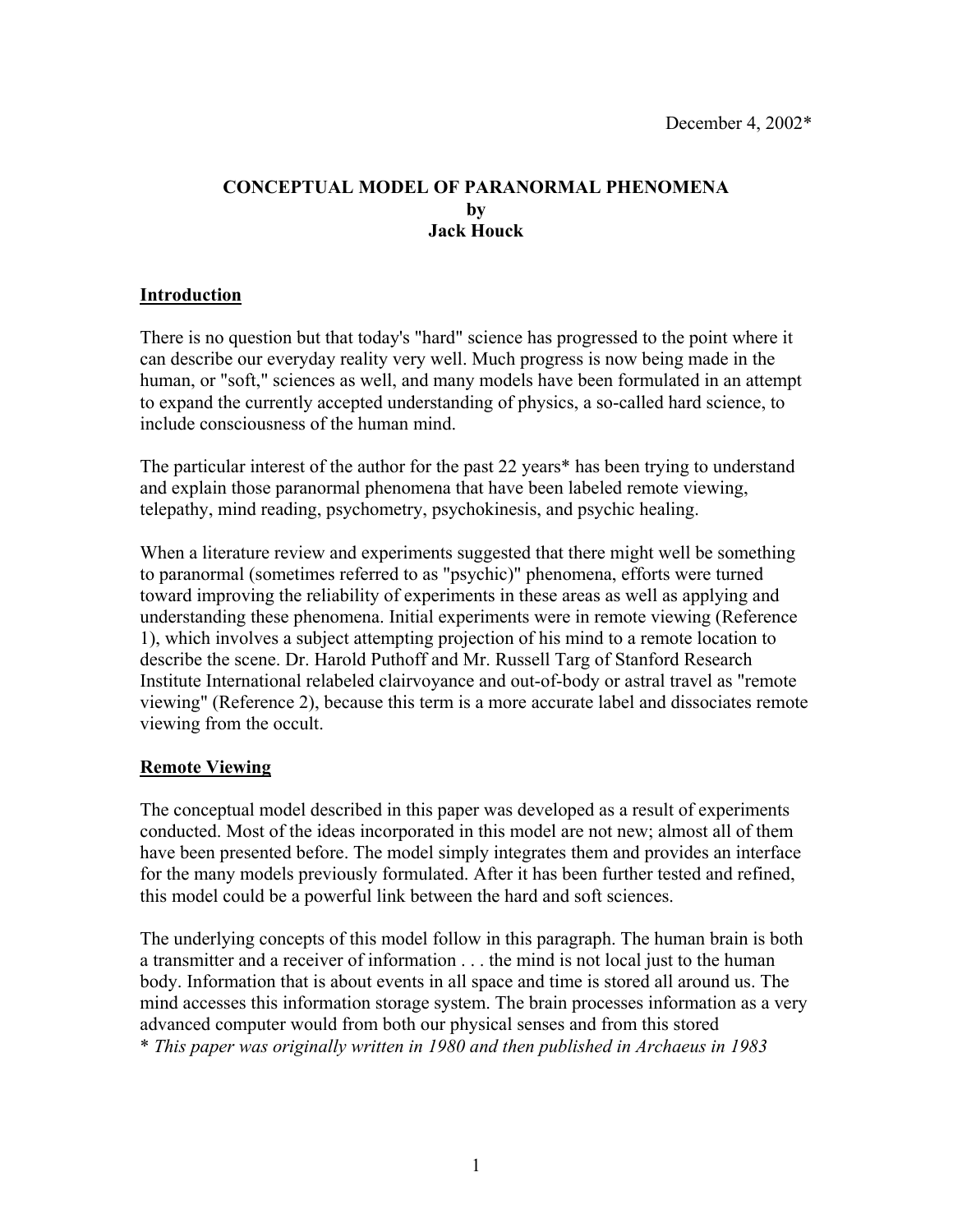information. The brain/mind can tune into any information in this storage system when given specific instructions about space and time. The more specific the instructions about the information desired, the better the quality of the received (or retrieved) information.

Experimental observations since 1980, when the model was developed, have suggested that all paranormal phenomena could be explained using the same concept. Researchers in other kinds of paranormal phenomena may find this model useful for increasing their understanding and the reliability of their experiments.

When the environment is carefully controlled (i.e., a nearly sensory free, dimly lit room with no pictures on the wall, no unusual smells, and no noise), anyone can experience remote viewing with the aid of a skillful interviewer. The interviewer is responsible for doing the analytical thinking. He asks questions that allow the remote viewer to be open to perceive the information from all the senses (i.e., sight, hearing, smell, touch, and taste), which has caused a number of researchers (References 3 and 4) to call it "remote perception."

The data reported at the time of the remote viewing can often be accurate, but related to some other time at the target location. Further analysis suggests that reported data correspond to a time at or near when a peak emotional experience occurs at that location. These time shifts, which may occur either forward and backward in time, are one reason these types of experiments have been difficult to replicate. Techniques for diminishing these difficulties are discussed later in this paper.

Once the remote viewer is reporting data from the target location, he has complete mobility around the target. He can go above it to look down on it and all around it. He can also move freely through walls. It has been observed in the author's experiments, that at times the remote viewer perceives things to be a different size from what he would normally perceive them to be. This is easily corrected by asking him to be his normal size and then things will appear as they normally do. The specificity required by the interviewer of the remote viewer improves the remote viewing data reported. The more specific the interviewer and the remote viewer are about the location of the target (e.g., could be the location of a person, latitude and longitude coordinates, a photograph), the time for which the information is desired (e.g., a month from now), the size the remote viewer assumes at the target (e.g., normal size), and the type of information desired (e.g., see the target), the more successful the remote viewing becomes.

The psychological environment of a remote viewing experiment is also very important. The interviewer must be supportive of and have some rapport with the remote viewer. Understanding Neuro-Linguistic Programming (Reference 5) can be very useful to the interviewer with respect to working with the remote viewer's primary brain sensory processing system. Experimenters who believe remote viewing will not work generally confirm their belief (self-fulfilling prophecy). If you want good remote viewing results, you must know that it works and must concentrate on getting good data. It is a technique that can be taught; performance does improve with practice, and the author believes anyone can be trained to become proficient at remote viewing.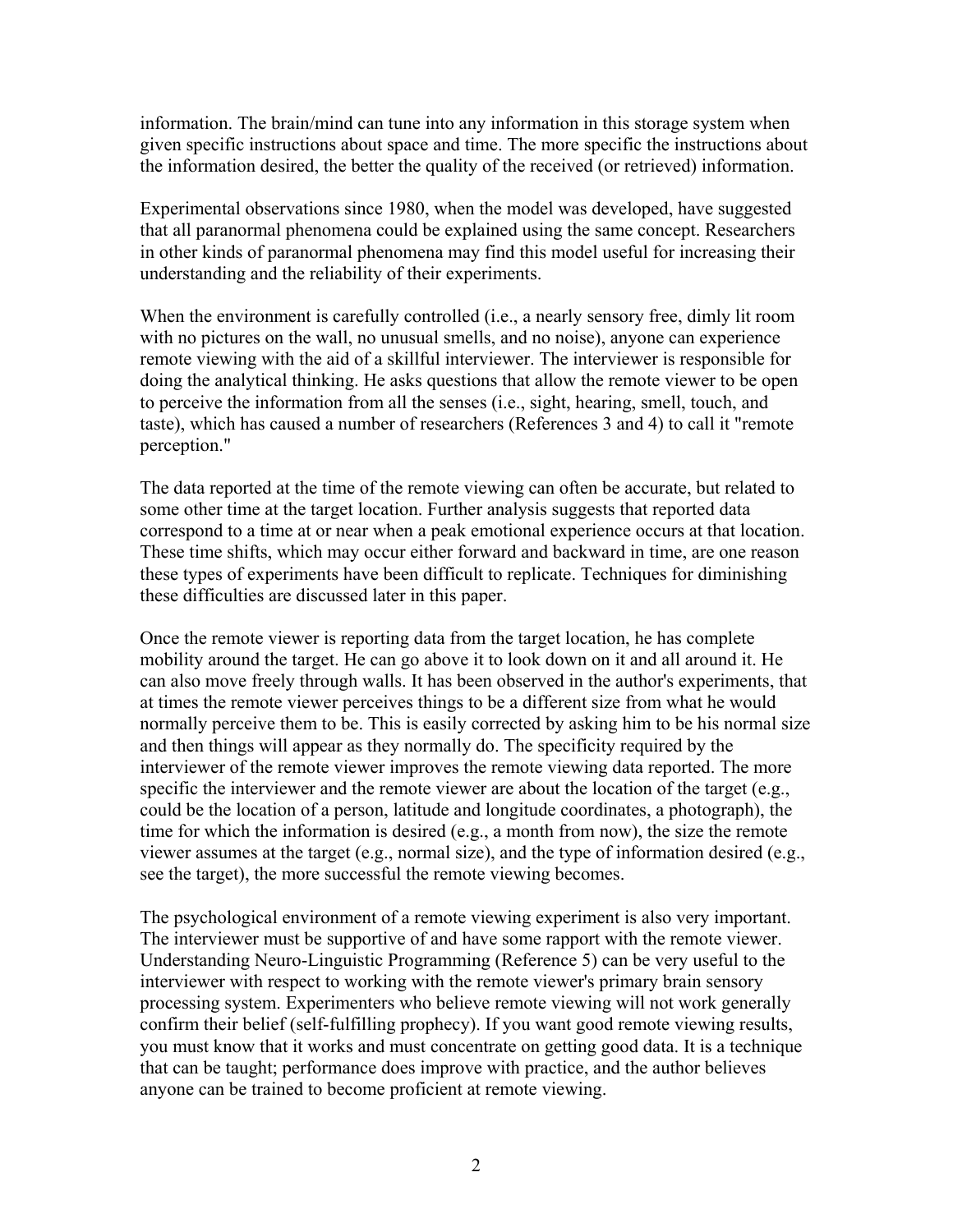#### **Warm-Forming**

On the basis of early experience with remote viewing, the author predicted that psychokinesis (mind interacting with matter) could also be better controlled by creating the proper environment (i.e., creating a peak, emotionally intense situation), having the individual connect his mind with the object to be affected as in remote viewing, and then commanding it to do his will.

In January of 1981, the author began experimenting with this idea by conducting psychokinesis (PK) Parties (Reference 6). Approximately 85 percent of all the people attending these parties (approximately 16,500 people of all ages and types at 357 parties) have learned to bend metal using PK, a process called "warm-forming," because this term is consistent with the slight temperature increases noted and dissociates warm-forming from the occult. Approximately half the people who have learned to warm-form retain the skill even outside the PK Party atmosphere. These PK Parties have been replicated over 100 times by other researchers with similar results. PK Parties are reliable demonstrations of PK.

One of the reasons the PK Party format works so well is that people get nearly immediate feedback. Metallurgical analysis of the warm-formed metal and plastic provides additional insight into the physical process that is occurring in the material. It has been found that the two most important characteristics of metal that is easily warm-formed are the large number of dislocations (i.e., broken crystal structures along the metal grain boundaries) and low thermal conductivity. The other key factor is that the individual must be consciously willing to warm-form the metal. He must make a mental connection to the object to be bent and deliberately will it to bend. After a brief interval, the material becomes soft from internal heating along the grain boundaries. Then a little force will accomplish the bend. Even metal with low thermal conductivity stays soft only from 5 to 30 seconds, and thus the most difficult task is finding the moment to add the extra force. Many brittle and otherwise physically unbendable objects have been warm-formed (i.e., bent) at these parties. A few pieces of silverware that have been warm-formed have then broken with a loud popping sound. Some objects with large internal stresses, and a large number of dislocations have been bent while being held in one hand and not touched by the other hand. There have also been reports of other objects being bent in the room. This is probably due to existing stresses in those objects. Often a person who is unsuccessful in his first attempt to do warm-forming learns how at subsequent parties. People also seem to improve by attending multiple parties, indicating that training is possible and that psychokinesis, like remote viewing, can be taught.

In both remote viewing and warm-forming, there is at times a phenomenon the researchers refer to as "the first-time effect." A person may get dramatic results the first time he attempts one of these activities and fail the next time he tries. This occurs because he analyzes what he did and, failing to understand it, becomes a little frightened. The conceptual model of the phenomenon described in this paper gives people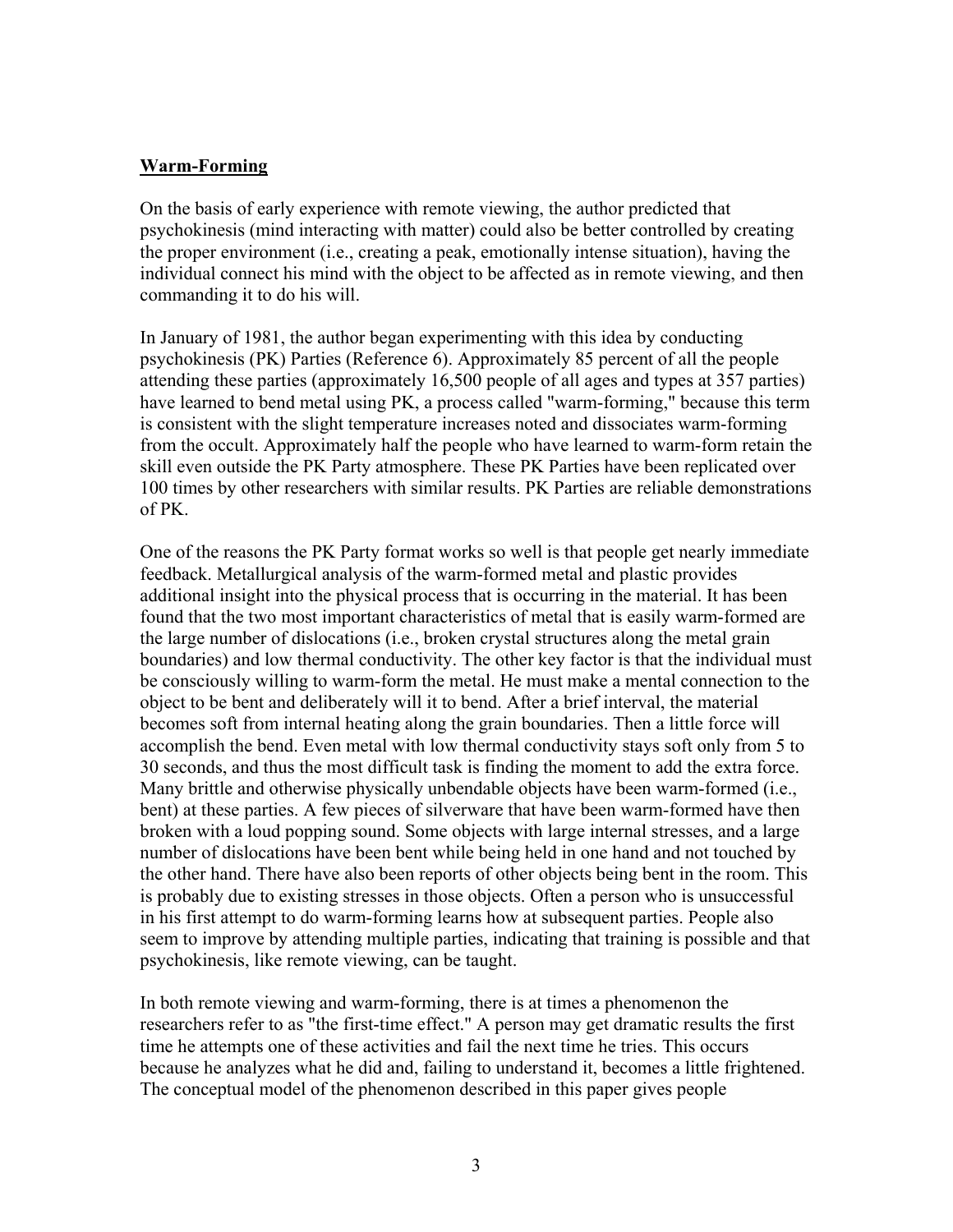confidence that there can be a scientific explanation, and it is believed this model can help reduce the "first time effect."

In addition to the remote viewing and PK experiments, observations have been made of a number of psychic activities by individuals who seem to have unusual talents in mind reading, telepathy, and psychometry. These activities also seem to conform to the conceptual model presented herein.

## **Conceptual Model**

With the conceptual model of a brain transmitting and receiving information that is stored all around us, a question naturally arises as to where this information is stored. It is not known. However, it is interesting to note that our human senses only perceive, for example, a very small portion of the electromagnetic spectrum. This is not to suggest that the information storage system is necessarily in the known electromagnetic spectrum. To the author's knowledge, no instruments other than the brain have been able to measure or directly contact this external information storage system. There are instruments that seem to respond to human will or register when a paranormal event occurs, but it is thought this is due to PK.

### **Brain**

There is much research currently underway on brain function. The bio-chemical, quantum mechanical, and holographic models of the brain all have made great contributions to our understanding of how it works.

The model of the brain presented herein is simplistic by comparison, but is adequate to help understand paranormal phenomena. The model uses the digital computer analogy for most brain functions, taking information from both the physical body sensors and the external information storage system, processing it to produce what we perceive as senses, and additionally processing this information by doing what we call thinking, analyzing, comparing, and reacting. This output then goes into the information storage system (i.e., memory) and to the reporting function (i.e., speech, muscle movements, etc.). This model of the brain is shown functionally in Figure 1. The physical sensors are listed on the left side of the figure. The output from each sensor is represented as if a single signal (S) comes from it with the subscript B to designate that it is from a physical Body sensor. The signal from the nose is designated as 1, tongue as 2, skin and nerve endings as 3, ears as 4, and eyes as 5. Each of these signals goes into the corresponding brain cortex for processing, as shown in Figure 1.

As stated previously, the mind seems to be capable of reaching outside the physical body and acquiring information in all sensory channels from remote locations (outside the physical body to a distance on the other side of the earth and beyond). This is represented in Figure 1 by a set of signals  $(S)$  with the subscript  $(E)$  to designate that it is from sensors External to the physical body. These senses are numbered in the same manner as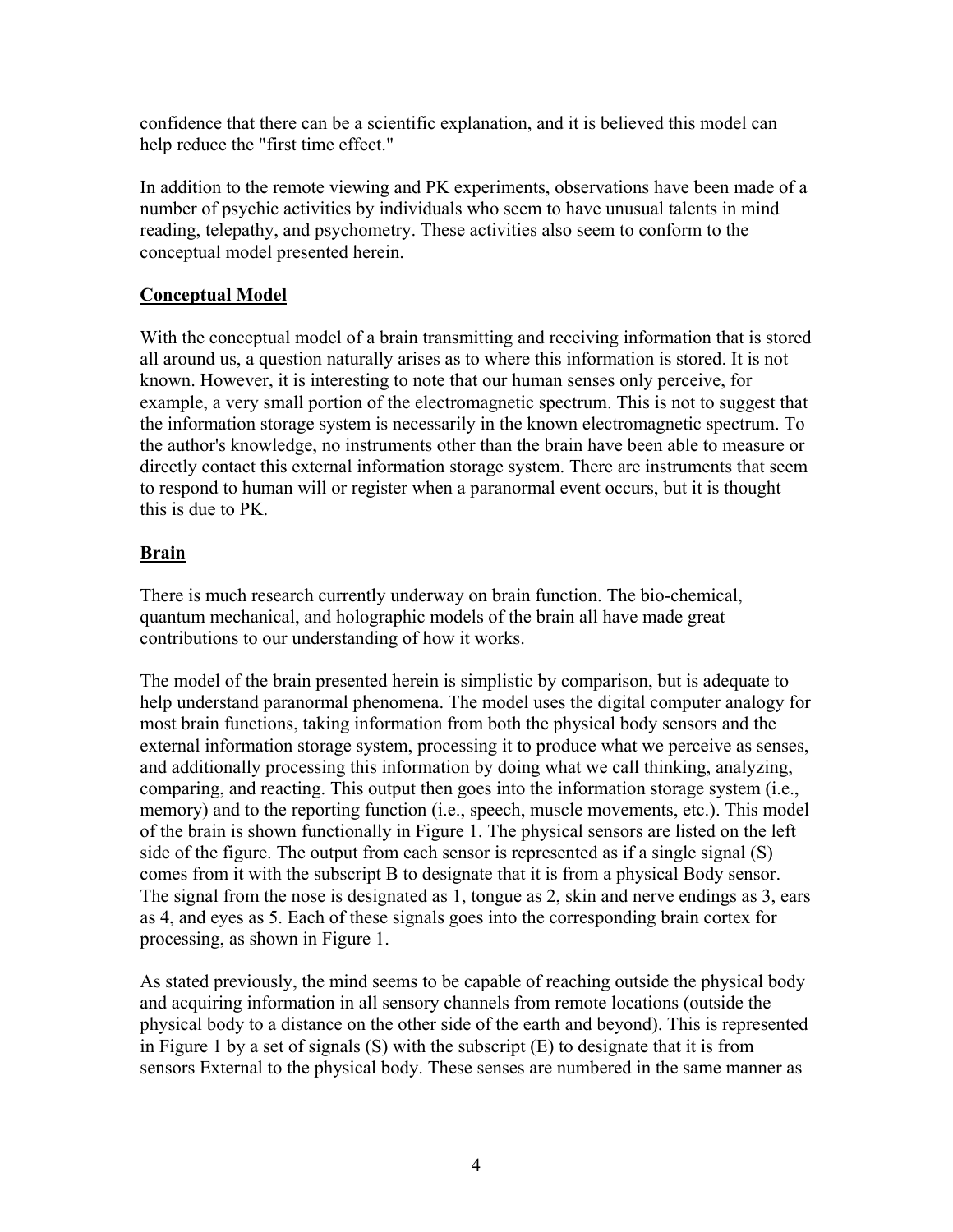

**Figure 1. Human Brain and Interaction with Senses**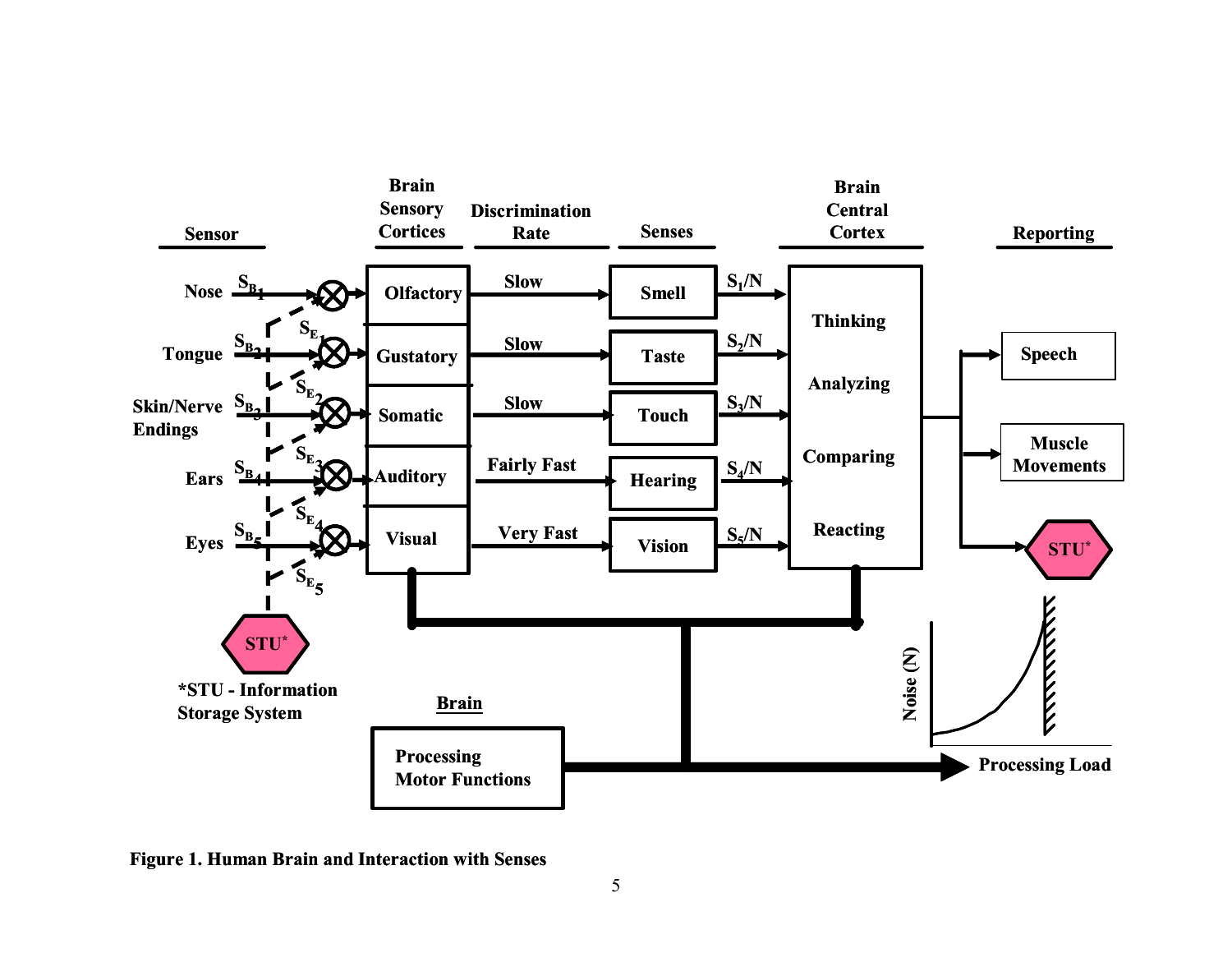the physical sensors. These external sensor signals seem to enter the brain and be processed by the corresponding physical sensory cortices, as if the cortices were unaware of whether the signals emanated from the body sensors or the source external to the body. It appears that people can simultaneously experience both signals overlaid on each other. For example, what some people see as an "aura" may be the overlay of signals from both the physical body and external sensors. It is as if the signals for each sensory type are added together before being processed by the appropriate cortices. These signals are brought together as shown on Figure 1 and are additive. For most people, the signals from the body sensors are large compared to the external signals during their awake states. During sleep, the signals from the body sensors are relatively small, and the external signals may be large enough to be detected and processed. Normally, people do not make specific requests of the mind before and during sleep, and thus, the mind may be randomly accessing the information storage system and combining that information with memory data from its own "world line" (i.e., space-time history). When people undergo an out-of-body experience, they perceive being out of their body with their mind functioning in their "astral" head (i.e., where they perceive their astral body to be). Sometimes people "see" their physical body as separated and distinct from their astral body that may look very similar. The author speculates that their physical brain is still doing the data processing and that the signals from their physical sensors have become very small compared to the external signals.

For remote viewing, we attempt to minimize the signal from the body sensors, while maintaining enough signal to keep the remote viewer attached to this "reality" and, using a technique described later, we attempt to maximize the external signal. That technique involves starting with the "slow" senses first. Smell, taste, and touch seem to have slow discrimination rates (e.g., relatively long time to distinguish one smell from another), whereas hearing is fairly fast, and vision is very fast. For that reason, the apparent discrimination rate of each of the senses is shown in Figure 1.

The output of each sensory cortex is the perceived sensory information. Once the sensory information is processed into detectable senses, the central cortex is then thought to process the information in the form of thinking, analyzing, comparing, and reacting. It is well-known that all these latter activities should be minimized in order to get good remote perception data. The author is speculating that memory is stored outside the brain and is associated with each person's world line (i.e., the space-time history of that person). Thus, a central cortex task of comparing requires the brain to make a request for some information from the information storage system, and that information will come into the brain through the use of the external sensors as previously described. This suggests that the external signals from an individual's own world line are stronger than the signals from other information in the information system. While the information is being processed in the central cortex, the brain can also report the information out in the form of speech or muscle movements such as writing or jumping. These results are then filed into the information storage system, defined as the space-time unit (STU). This filing would be the brain activity analogous to the activity of a transmitter.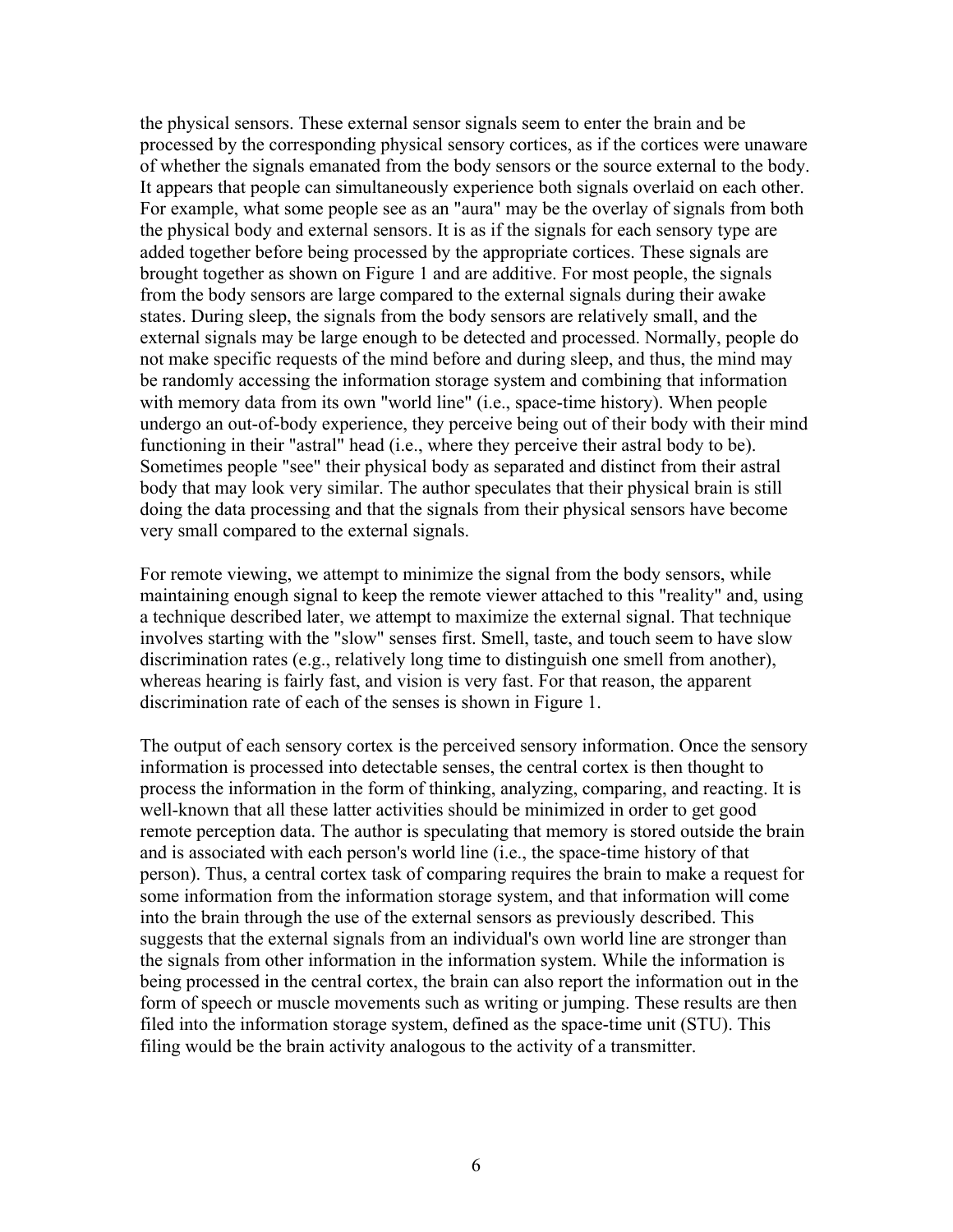Another important concept associated with this brain model is that "background noise" is generated that is proportional (perhaps exponentially) to the amount of information processing going on inside the brain. This is shown in the lower right-hand corner of Figure 1 as channels accumulating the amount of data processing from all the sensory cortices and the central cortex, as well as other brain processing, including that required for motor functions. This background noise (N) is relatively small compared to the normal signals from the physical body sensors. Sensor systems can detect a signal only when that signal is sufficiently greater than the noise (the signal-to-noise ratio) such that the processing technique being used can find the information in the signal. Radar sensors typically have a detection threshold that requires a signal-to-noise ratio of about 14 db, and requires approximately a 20 db signal-to-noise ratio for accurate target tracking. Thus, to get good remote viewing data and success in any other type of perception activity requires three things: 1) the signal from the physical body sensors must be greatly reduced, 2) the signal from the information storage system must be maximized, and 3) the background noise must be minimized by reducing as much of the brain processing activity as possible.

The signal from the body sensors can be greatly reduced by placing the remote viewer in a dimly lit room with no pictures on the wall, no unusual smells, and no noise. The processing load from the brain motor functions is also reduced when the remote viewer is sitting down in a relaxed environment. The load from the central cortex can be reduced by training individuals to minimize those activities. Meditators train themselves to blank out their thoughts and not to analyze or compare when in a meditative state, thus reducing the central cortex processing load. As mentioned earlier, using the interviewer and remote viewer as a team, the interviewer can take over many of these central cortex activities and thus relieve the remote viewer of them. Finally, the processing load from the sensory cortices can be worked around by starting the remote viewer with a request that only asks for data from the slow senses (e.g., "smell the perfume of Ms. X at this time"). Most of the techniques being given apply only to the "average" person. There are individuals whose minds continually have good access to this information storage system and who have trained themselves to process the external information fairly efficiently.

In order to demonstrate how to work with the senses, three plots are shown in Figure 2, which are a subjective assessment of how the signals for both the body and external sensors vary in the physical brain with time during a typical remote viewing session. Included also are the background noise and the most important parameter, the signal-tonoise ratio. The top plot (a) in Figure 2 contains three lines. The longer dashed line represents the accumulation of signals from all the physical body sensors. (This is done only for simplicity of this presentation.) At the beginning of a remote viewing session, the remote viewer is brought into a relatively sensory-free room that has a comfortable chair, a table, paper and pen, and recording equipment (in an inconspicuous place). As the subject relaxes for approximately 15 minutes, the accumulated signals from the sensors decrease. Similarly, in the middle plot in Figure 2(b), the background brain noise (N) is shown decreasing. The rate of drop is not as fast as that of the body sensor signals because the processing from the central cortex activities continues after the bulk of the sensory input has diminished. At the bottom of Figure 2(c) the signal-to-noise ratio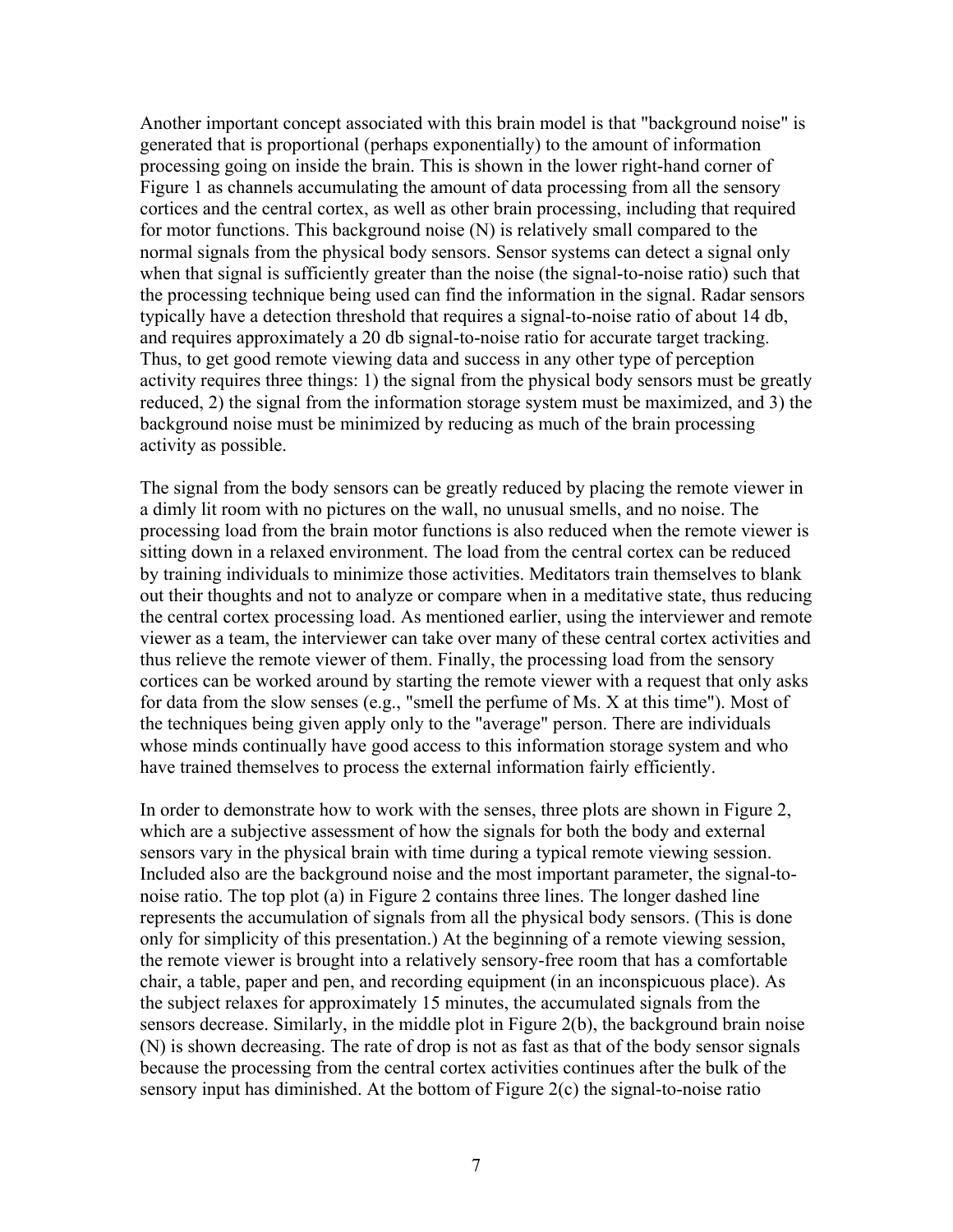

8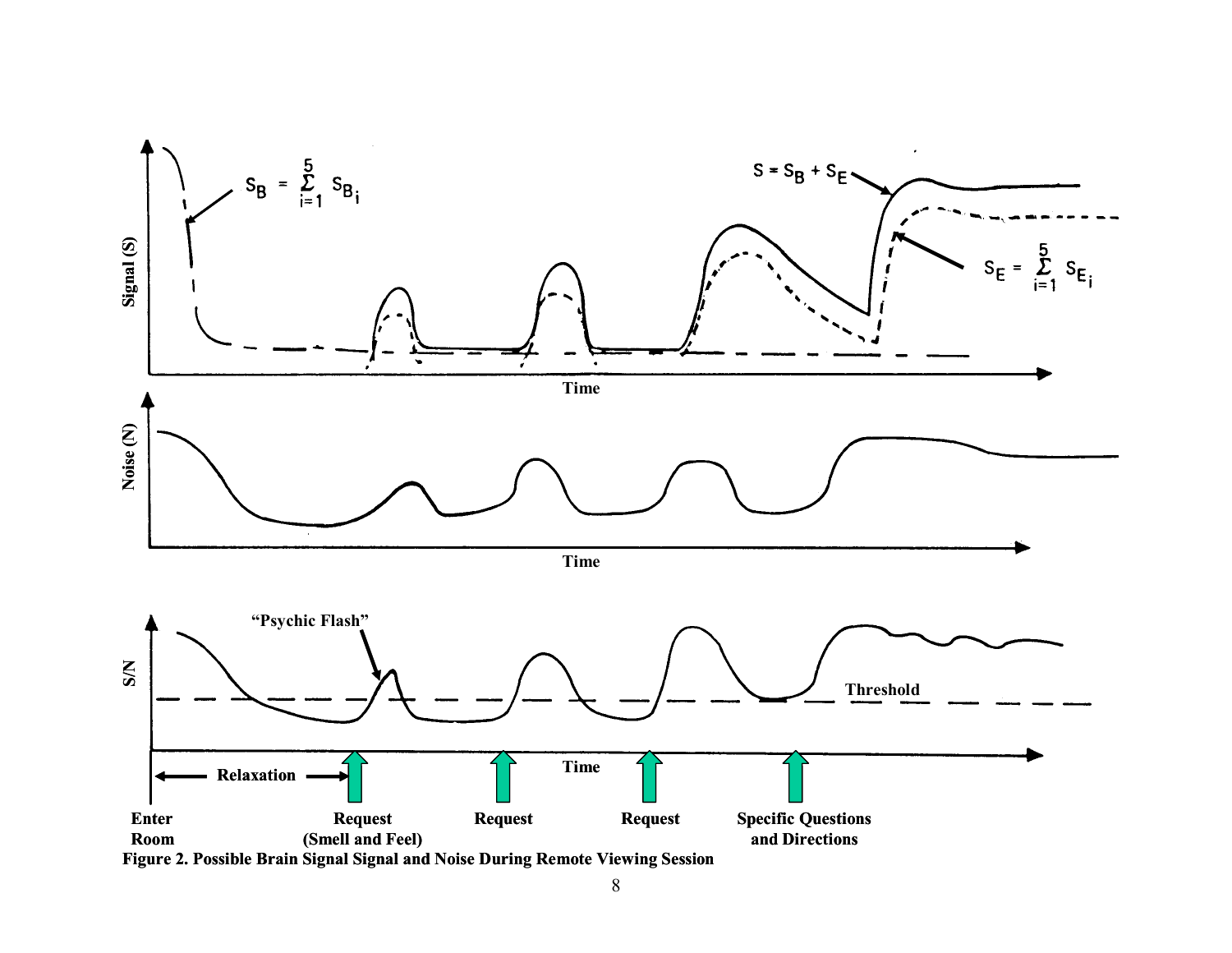history is shown. When the remote viewer is relaxed, about 15 minutes after entering the room, the interviewer makes the specific request for information from the slow senses. A typical request might be; "Please describe how it feels to be at northern latitude of 22 degrees, 19 minutes, and 48 seconds and an eastern longitude of 31 degrees, 36 minutes, and 54 seconds. Be there at this time and be your normal size." (That target happens to be Abu Simbel on the north shore of Lake Nasser in Egypt.) It then seems that the mind reaches out into the information storage system and information from the external sensors may come into the brain of the remote viewer. It is not necessary that the remote viewer understand the meaning of latitude and longitude. This is shown in Figure 2a with a short dashed line. This line represents the accumulation of all the external signals. The solid line represents the total signal input (S), which is the sum of the body sensor signals and the external sensor signals. The background brain noise must increase as a result of the new input information being processed, as shown in Figure 2b. As the external data comes in, often the background brain noise increases rapidly. Even though the signal-tonoise ratio begins to increase, it almost immediately drops, as shown in Figure 2c. This is what psychics call a "flash." If the remote viewer continues to analyze the information, the information will become distorted by information from his "world line" or memory. If the remote viewer does not get any information, he is requested just to continue to relax and not think. In either case, after about a minute, another similar request is given by the interviewer, still requesting information from the slow senses. Each time this request is repeated, it seems that the external information signal becomes stronger and is more detectable and understandable. After the information begins to become clear, only then does the interviewer ask for auditory and then visual information. Once the signal-tonoise ratio seems strong enough that the remote viewer can freely move around at the target location, then the interviewer can stop making the specific requests about the target location, time, and scale size and begin talking to the remote viewer as if he is actually at the target. The interviewer must be careful not to lead the remote viewer, and it is best to ask questions that clarify what the remote viewer is reporting. The author has, on occasion, had to make the specific request four or five times before moving to the type of questioning just described.

It is also possible to have the remote viewer spend too much time drawing what he sees, and he may drop out of the state (i.e., his external information signal-to-noise ratio drops below his detection threshold). Using the above ideas, an individual can, working with an associate, experience remote viewing. It helps to get feedback to build your confidence that it works. This feedback also files the correct information on the remote viewer's time line for future reference as a memory. It is not recommended to do more than one experiment each day because of time shifts (these are discussed later). Open-minded, successful, and happy people are the best at remote viewing.

### **STU**

Figure 3 is a schematic of the information storage that has been discussed. Assume that all information about space and time (past, present, and all possible futures) is contained in a large ellipsoid. The use of an ellipsoid is simply meant to be symbolic and is intended to represent all information over all time. This volume has been designated a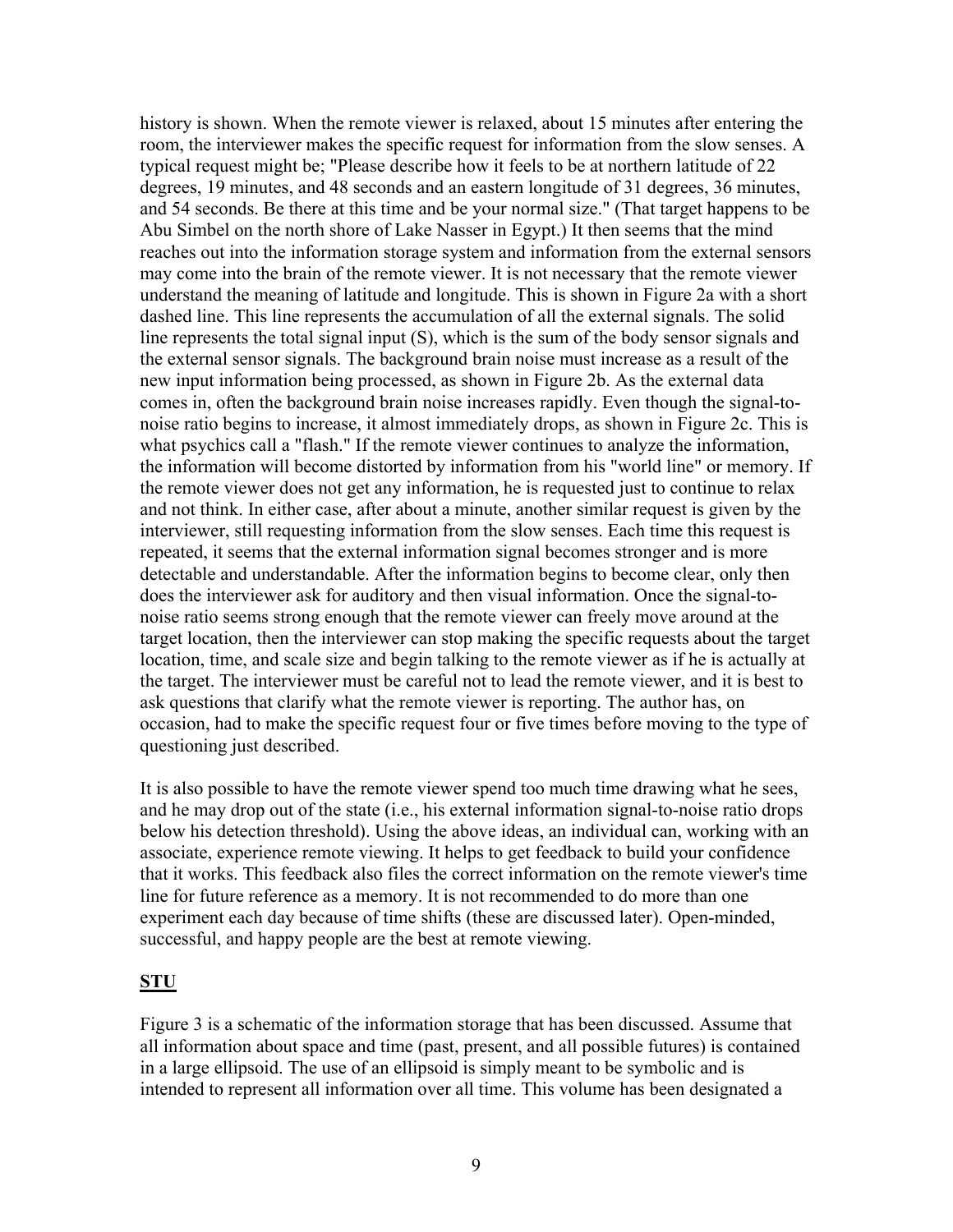

**Figure 3. Conceptual Model of Space-Time Relationship**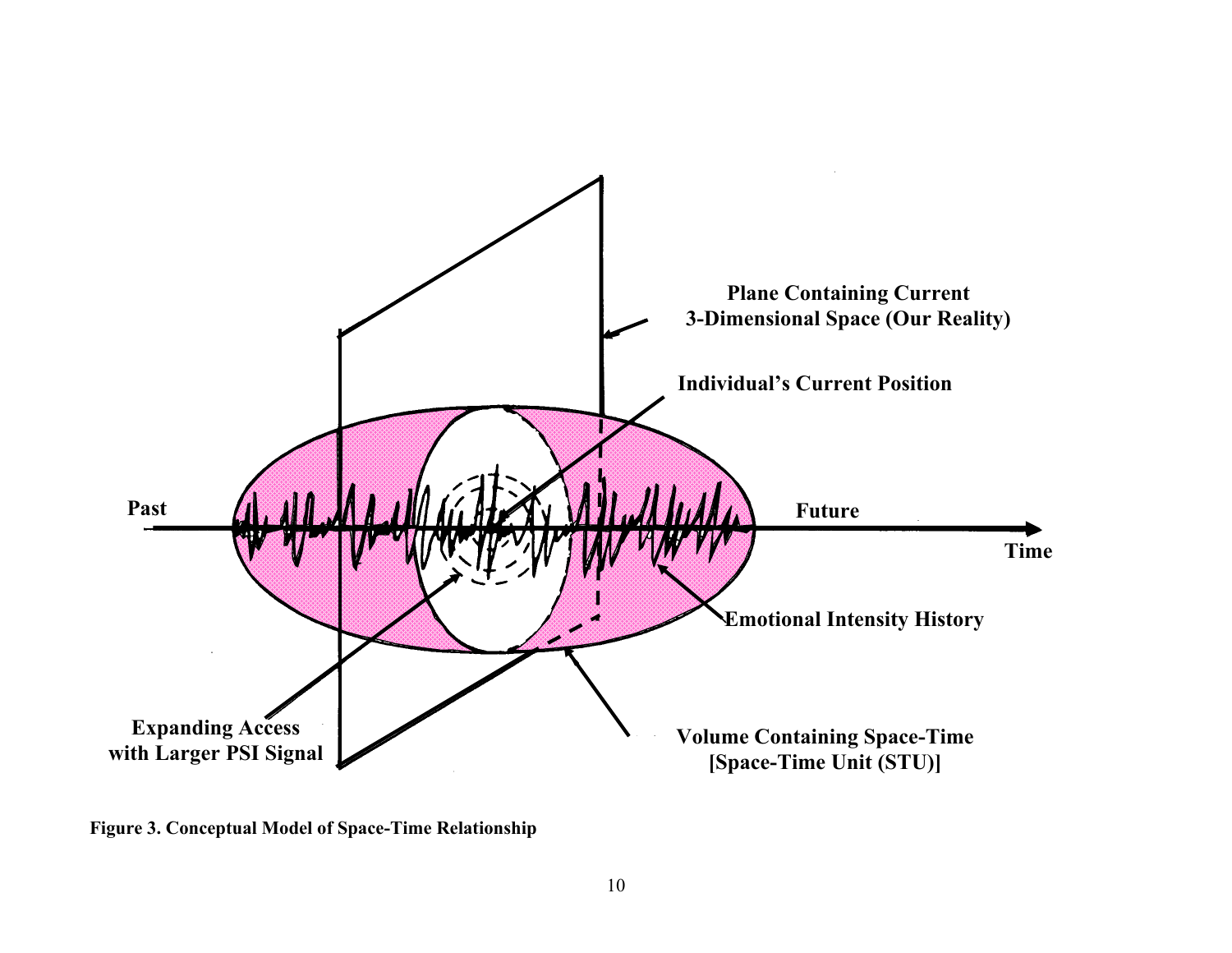space-time unit (STU). A two-dimensional plane is used to represent our three dimensional physical reality at the current instant of time. It passes through the STU perpendicular to the time axis (the major axis of the ellipsoid). The intersection of this plane and the surface of the STU is a circle, as shown in Figure 3. The area inside this circle is to represent our physical universe at the current time. Planes parallel to the one shown, would represent other times (either past or future). Thus a line perpendicular to these planes is a time line.

Note that an infinite number of planes, at all different angles, could have been passed through this STU. A skewed plane would represent a 3-dimensional space, acting over a range of our time. Suppose that unidentified flying objects (UFO's) are in a different reality represented by a plane moving along its time axis but skewed to ours. Occasionally the two realities would intersect and, in effect, materialize a UFO into our reality. Some people like a concept of nature where there is no time. In this model, that would be equivalent to being on the surface of the STU and having access to all information in it, independent of time.

If you think of yourself as the central point on the plane inside the STU at the present time, you have a time line through you -- your world line. Your mind has access to all information in the STU both in space and time. This is represented in Figure 3 by circular dashed lines that are supposed to be an expanding sphere around you, depicting your mind's access to the STU. Meditators report that as they go deeper into meditation, they feel as if they become one with everything around them. As your external sensor signalto-noise ratio becomes greater, your access into the STU becomes greater. Even though electromagnetic radiation is limited to the speed of light within the circle representing our physical reality, there is no reason to believe that information transfer within the STU is limited by the speed of light. Most researchers do not believe that remote viewing is limited by distance, and this author suspects the same is true for psychokinesis.

### **Emotional Intensity**

All these ideas have, in one form or another, been presented before by others. One thing that this author has noticed is that there also seems to be some type of modulation encoded on the time line of each person, each object, and possibly even each atom; a modulation that is somehow proportional to emotional intensity. This is shown in Figure 3 as a wavy line along the time line.

Normally one thinks of emotions as applied to humans and animals. However, the author postulates for this concept that emotional intensity applies to all things, including inanimate matter (e.g., the rocks inside Mt. St. Helens). Figure 4 is an example of emotional intensity history or modulation on a time line of some target at a remote location from a remote viewer. The emotional intensity of the remote viewer (and probably the interviewer) during the attempt is superimposed on the time line of the remote object, as shown in Figure 4, with a dashed peak located at the present time on the figure. Assume that at that point in space or on the time line associated with the target there had been a huge emotional experience, like a collapsed roof that killed 1000 people,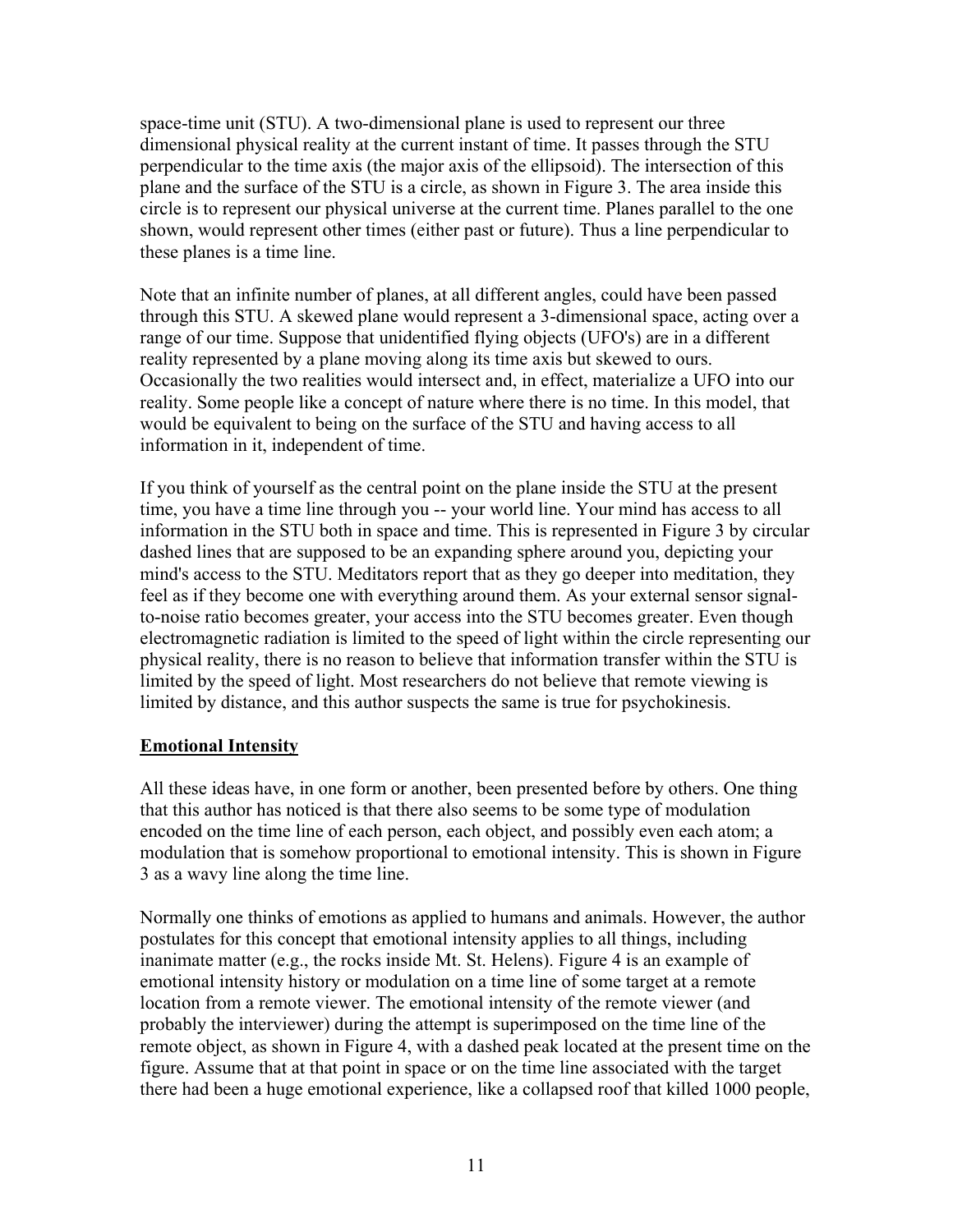

**Figure 4. Emotional Modulation on Time Line**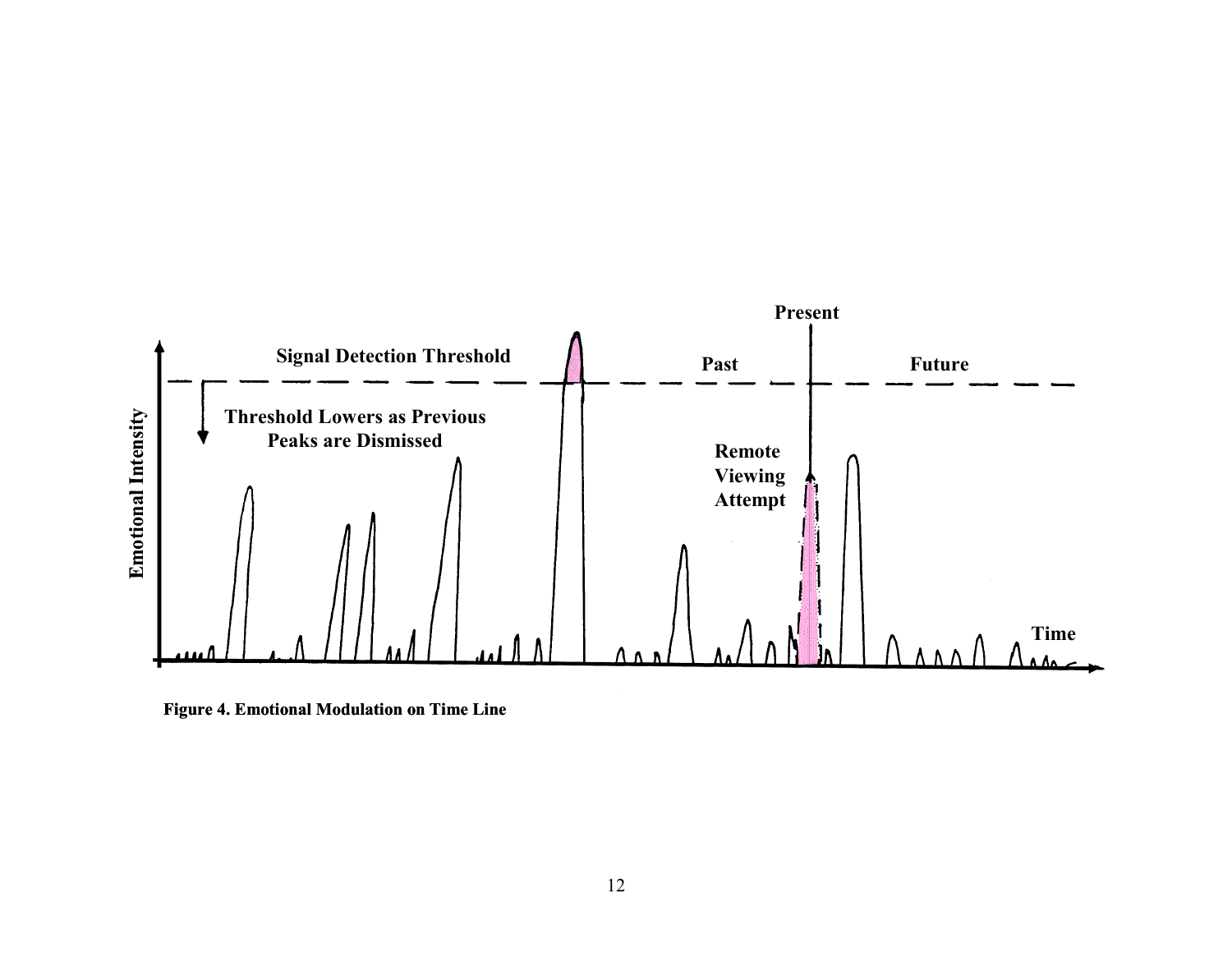as represented by the large peak emotional intensity in the past on Figure 4. In the example, the remote viewer's mind would go to the specified point in space and search in time for the peak emotional event. This is much like a sophisticated radio that searches for the peak radio signal intensity and then locks onto that frequency. Once the mind locks onto the time of a peak emotional event, the complete set of information is available to the remote viewer's external sensors as of the time of the peak emotional event. This data can be of video quality and can be tuned into the brain much like holography. In an example like that shown in Figure 4, a remote viewer can unlock his mind from that peak event and then let his mind search for the time of the next highest peak. This is analogous to what meditators do when they put aside thoughts that enter their heads. If this process is repeated, the remote viewer will eventually focus on the highest remaining peak, which will be the remote viewing attempt. There might even be some kind of weighting function that amplifies the emotional peaks near the present time. Usually the remote viewer has a feeling when the information is near the present time and can proceed to access the desired information.

In psychometry, an individual touches an object and lets information come into his brain that is stored in the STU on the time line of that object. They usually pick up information near peak emotional events. The author once had the privilege of observing Dr. Charles Tart, of the University of California-Davis, conduct a telepathy experiment. At the sending end of the experiment, he acted like a cheerleader and had everyone shouting instructions to the receiver, who was located in another building but could be seen on a TV monitor. The receiver carried out the shouted instructions accurately. This and an analysis of the implications of Figure 4 helped the author realize that creating a sufficiently high emotional peak at either the target or perceiver end of an experiment may produce information with minimum time shifts.

As this concept was further examined, the author realized that all paranormal phenomena seem to behave this way. For example, when Dr. William Tiller was at Stanford, he performed a PK experiment in which a discharge tube did not become activated until 10 minutes after the operator began attempting to affect it, but it continued to discharge for 10 minutes after the operator was told to stop. Other examples come from people who do "past life" hypnotic regressions. They find that their subject's mind goes either forward or backward in time and accesses information near an emotional experience, usually the death of the person whose life produced the information. They find that they can move the subject forward and backward in time around that point and even go to other "lives." Sometimes the first information may seem mundane. A good hypnotist will move the person a little forward in time and find the peak event. This suggests there are errors in the mind's search system in time. Both position (space) and time errors also occur in remote viewing. Measures taken to reduce these errors include being very specific with the space and time requests and being able to move the remote viewer's mind in both space and time to find the desired information.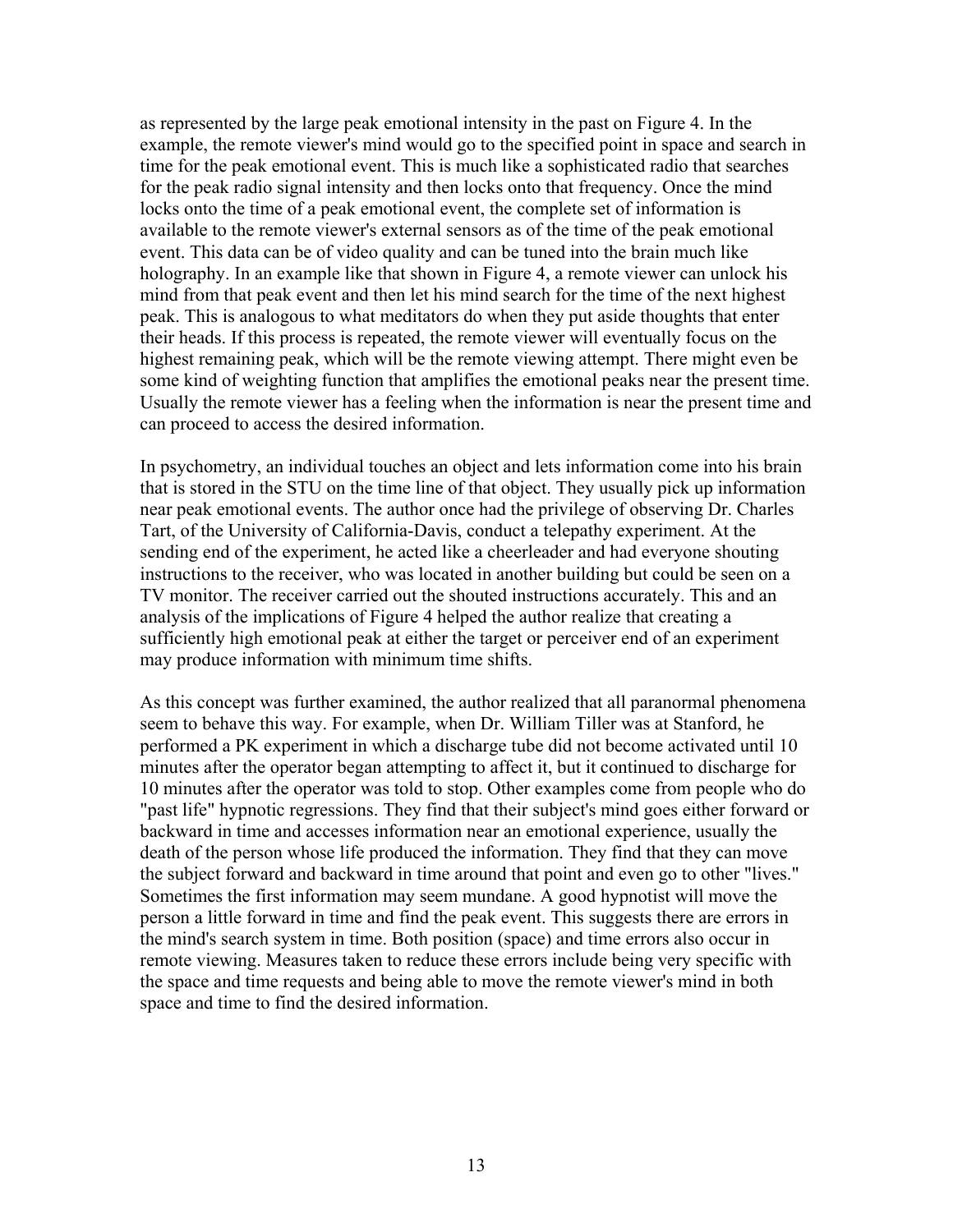### **Quantum Mechanics Relationship**

Concepts from quantum mechanics are used to further explain the proposed model concept. Quantum mechanics can be used to make statistical predictions of what will be observed. The statistical distribution of possible observations is represented by the Schrodinger wave function. When an observation is made by any type of instrument or by the human senses, the wave function is collapsed to some new state. Figure 5 shows an individual observing an airplane, in the center drawing, and thus collapsing, or at least participating in the collapse of, the wave function to see the airplane and its surroundings. The suggestion is that all minds participate in a consensus reality, as in Jungian philosophy (Reference 7), and everyone observing the same airplane sees the same airplane. In this model, the observer's brain files this information into the STU, where it is also stored by any other observers. The STU keeps all the records of every event, which in Figure 5 is represented by little circles going up from the current observation. As previously discussed, when the individual wants to access a memory, his mind searches back through the individual's world line in the STU to sense that information. His external sensors acquire that information, which he senses in his head, much like a hologram, with the data being processed as previously discussed. All sensory information from that memory can be accessed. When looking into the future, the mind again accesses an event usually at a time near an emotional peak. The wave function for that time and place contains the likelihood for all the possible events based on all the information in the STU at the current time. As shown in Figure 5, when the mind goes into the future, it observes and temporarily collapses the wave function to a possible event. These data are seen within the brain with the same clarity as a memory because, again, the external sensors are acquiring the information as before. These data are also filed into the STU on the individual's world line and may affect his future actions. Often future events are dependent on the actions of many people, any of whom can change their minds because they have free will. Thus, as real time marches on, the wave functions of future events are constantly being changed to reflect their probabilities based on current realities.

When the time of a previously predicted event finally arrives, the state to which the wave function will collapse when observed by the physical sensors may be quite different than what was anticipated. This concept was first presented to the author by Dr. Henry Stapp of the Lawrence Berkeley Laboratory.

### **Space-Time Map**

After additional reading and discussing theoretical models with other researchers, the author realized that his map of the STU, shown in Figure 3, is commonly shown by others in two dimensions; a time dimension and a space dimension used to represent all three physical dimensions  $(X, Y, \text{ and } Z)$ . This is shown in Figure 6. Also shown at the location corresponding to your present location is the physicist's "light cone" that defines the space time zone in our reality, which is bounded by the speed of light. The superimposed circles represent the human mind's expanding access to the STU as an individual allows himself to be in the state where the signal-to-noise ratio of the external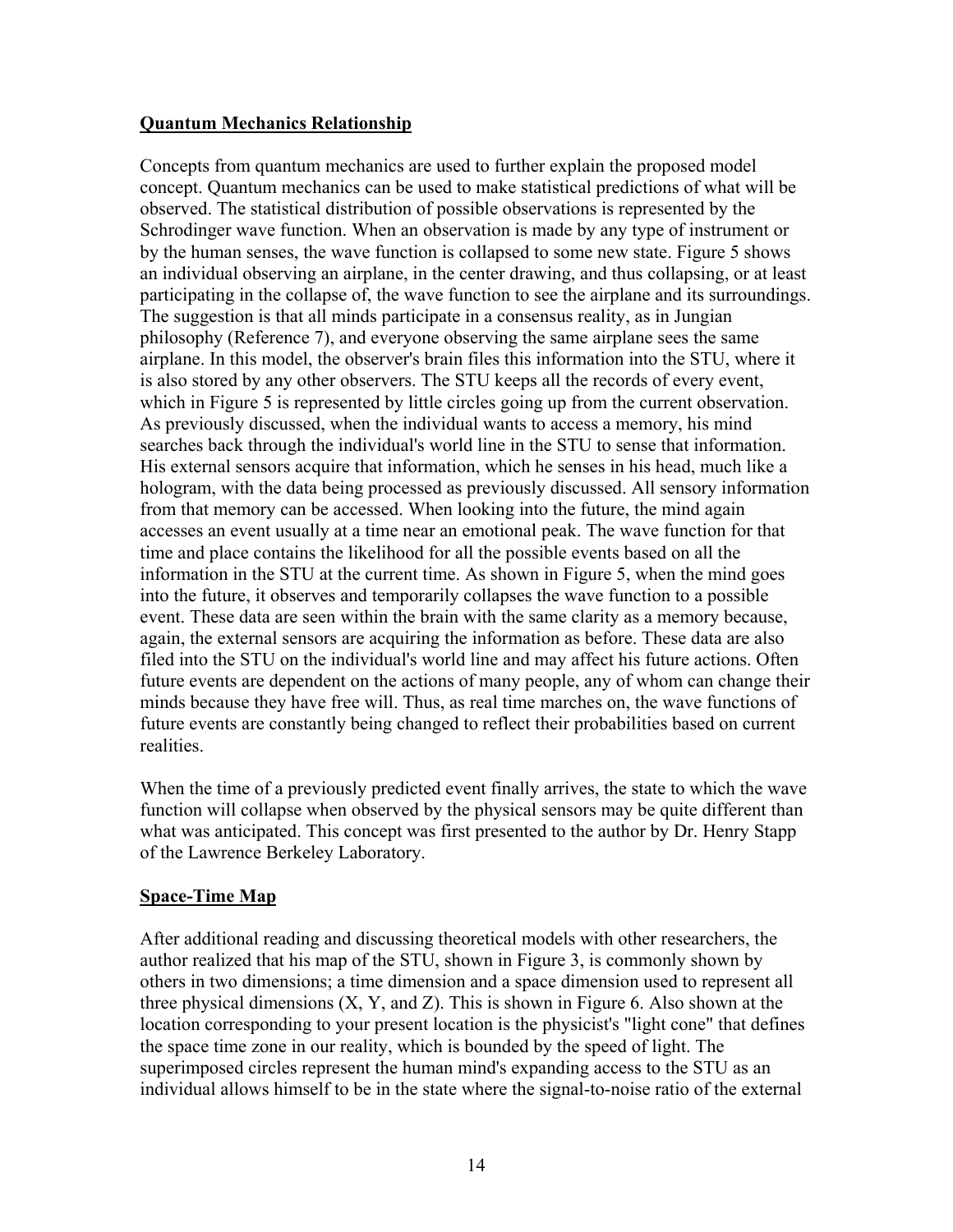

15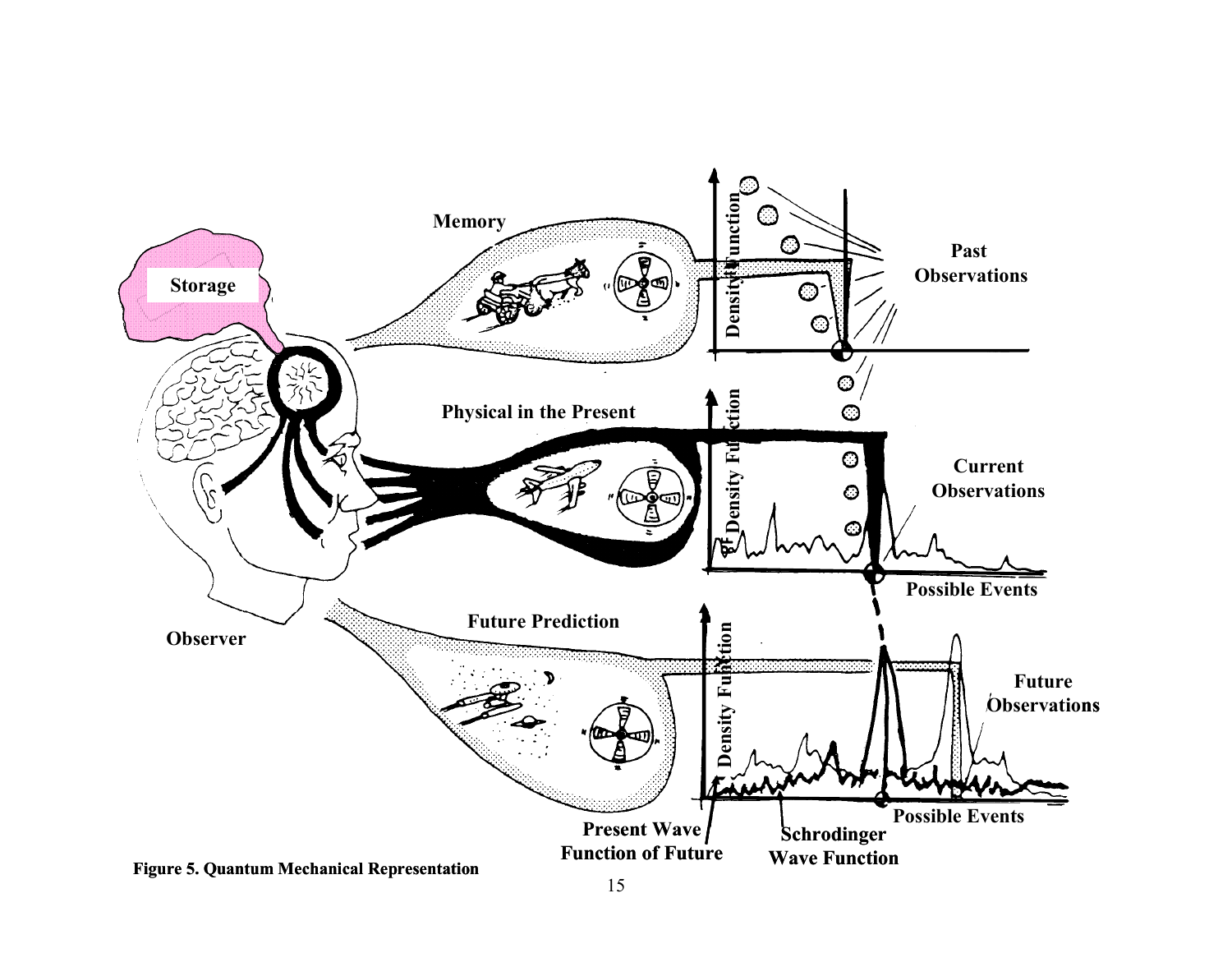

**Figure 6. Space-Time Map**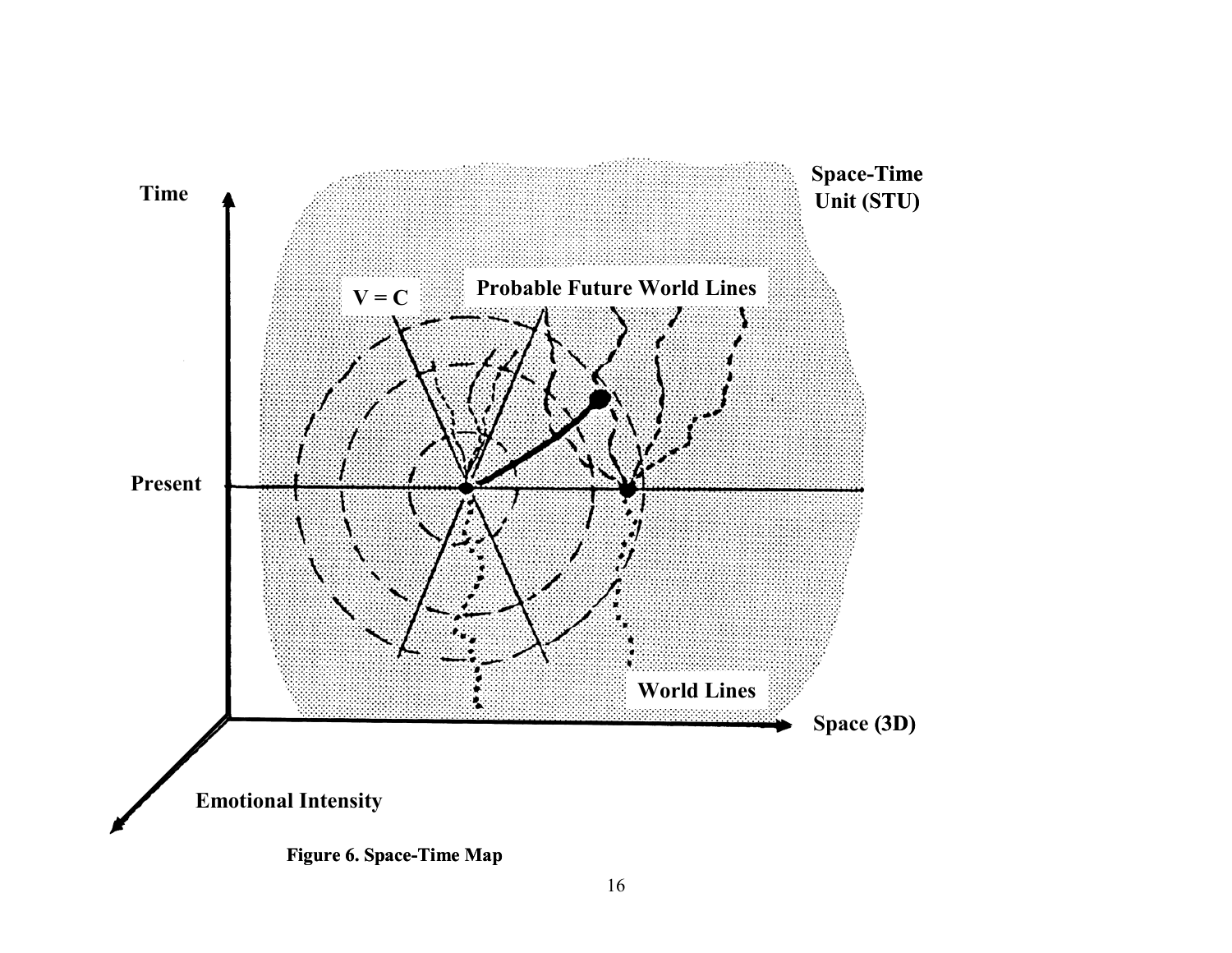sensors is high. In that state, an individual can have instant access to any other world line in the STU at any time - past, present, and probable futures. Dr. Elizabeth Rauscher of the University of California-Richmond Field Station has an eight-dimensional space-time model using complex geometry (Reference 8) that begins to provide a mathematical formulation for the connectivity between world lines in this Figure 6 map. Her model was originally developed to explain remote viewing data. The key parameter that has been missing in the physicist's space-time map has been another dimension, shown as being orthogonal to the space and time dimensions in Figure 6, that is proportional to emotional intensity. Figure 7 indicates what this might look like as a three dimensional surface. The axes have been rotated for this presentation.

It is common for an individual during sleep to have his mind zero in on a big, nearby emotional event, such as a plane crash, even when it is a future occurrence. This happens because the external sensors are very active during sleep and pick up large emotional peaks that are displaced in both space and time.

Figure 7 also illustrates a possible explanation of why people sometimes experience a series of events as their perception of time is dramatically distorted from real clock time. The example is from the author's experience. In February 1971, he was driving past Sylmar, California, on the way to conduct a missile test. At 6:05 a.m., the car began to shake as if all four tires had gone flat. Time began to move very slowly, and every detail could be seen as the car swerved all over the road. When the car stopped, it was realized that a big earthquake had occurred. Figure 7 shows how this was a peak emotional event. The author's world line would have climbed to create a surface stretched in the direction of the emotional intensity, and that the subjective time experienced along the world line was long compared to the clock time.

#### **Psychokinesis**

The majority of this discussion has been about how the mind reaches out into the STU to receive information. For psychokinesis, the mental connection must also be made, but in addition you must tell the material what you want it to do. In some unspecified manner, the "system" translates this goal or thought into the physical mechanism necessary to accomplish that goal. The intensity of the specific command is important. As indicated earlier, creating an emotionally intense situation helps the event occur near the current time, thus providing feedback to the individual. In the author's opinion, the majority of the energy used in accomplishing a PK task comes from within or around the object being affected.

A simple analogy is presented in Figure 8 of a television communication system. The television station wants to send a picture and sound to TV viewers. The information is collected and superimposed on electromagnetic radiation sent from the TV station antenna. At the home of the viewer, the antenna on the roof picks up a very weak signal which is delivered to the TV set by the antenna wire and the TV set displays the information as a picture. The real power or energy used by the TV set to accomplish the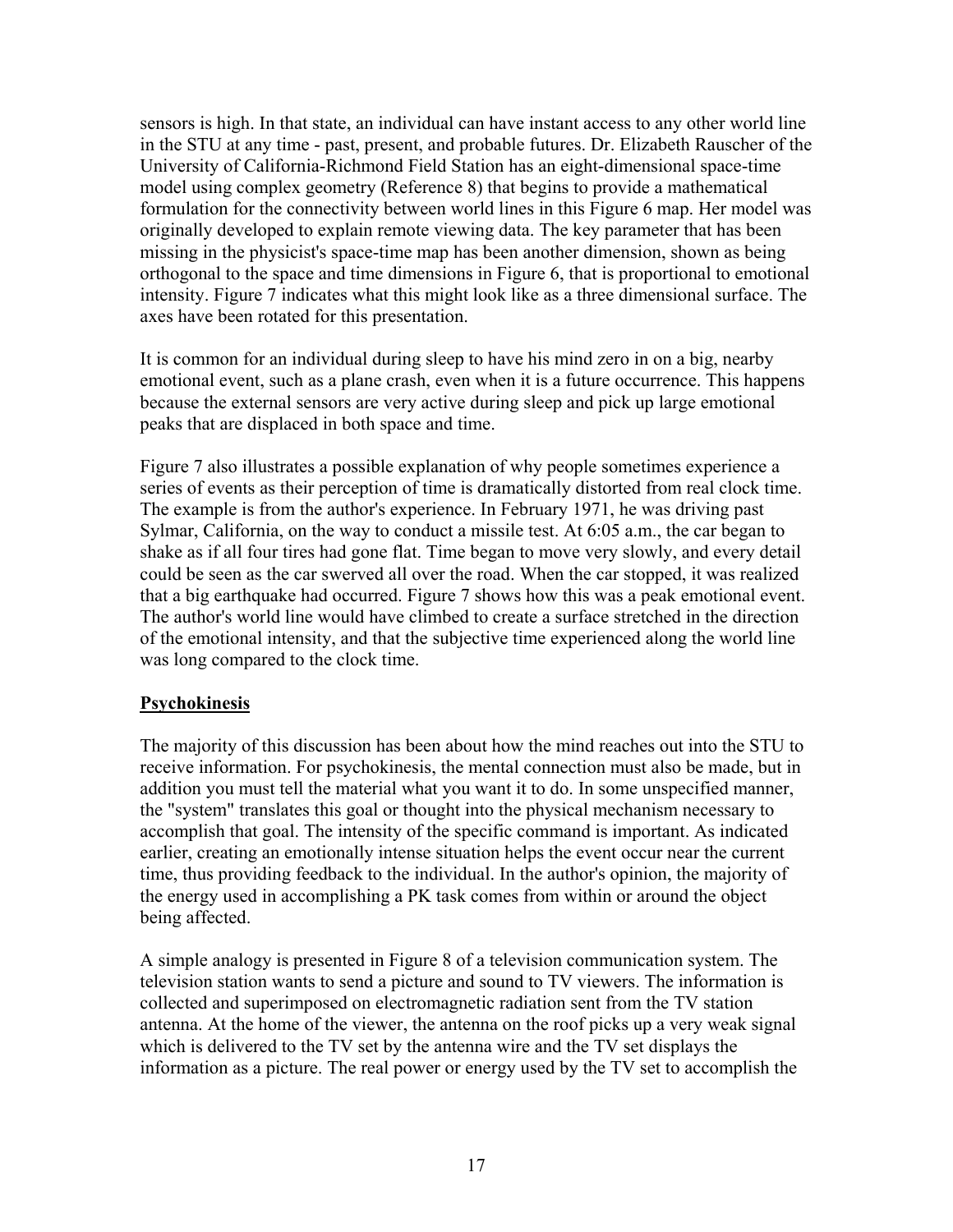

**Figure 7. Subjective Time Experience**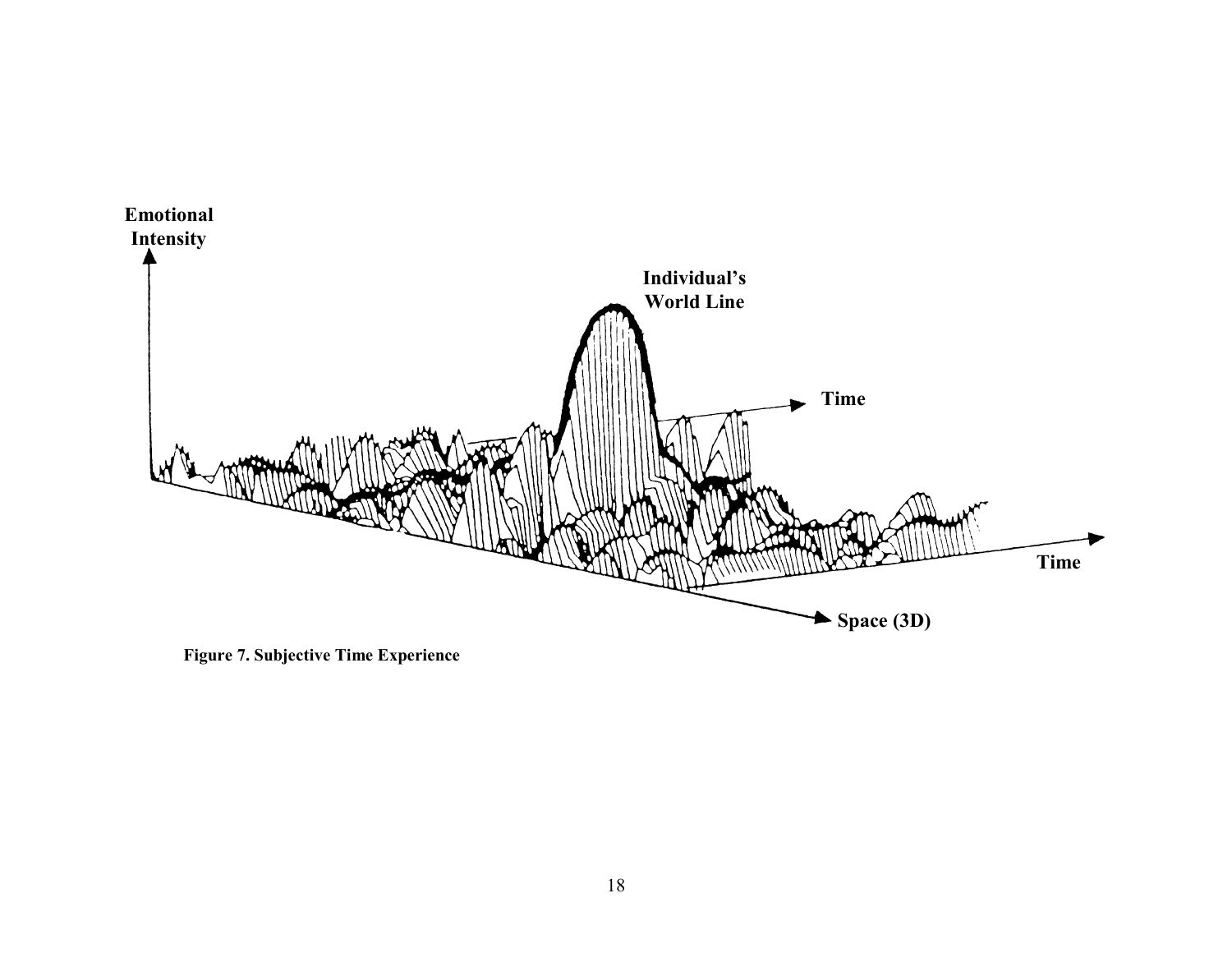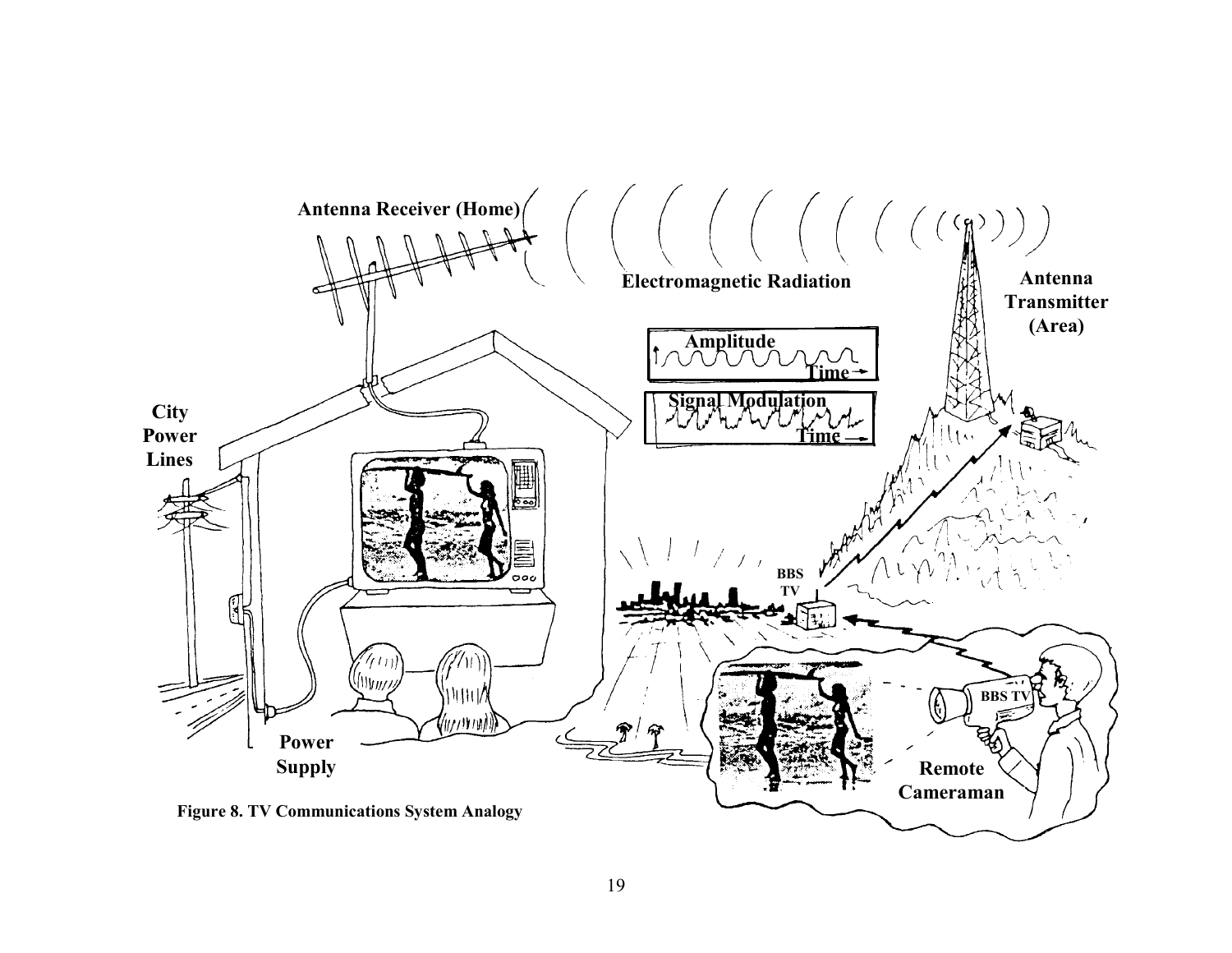goal of displaying the picture is provided by the local power company in the form of electricity.

The actual energy required by the person to connect his mind to the object and command it to bend is very small. The real energy for PK is provided locally. In the case of metal, the dislocations provide the heating along the grain boundaries, which allows the grains to slip. Sometimes this heat along the grain boundaries is so intense that the metal becomes molten and on occasion even turns to gas. This is why there are sometimes fractures of the metal accompanied by a loud noise. Sometimes a PK event is accompanied by a rapid temperature drop of 10 to 20°F in the air around the specimen. The energy is apparently being taken out of the local air. The amazing thing is that the PK operator does not have to specify where the energy is to come from, the "system" provides that detail.

When I completed this paper in 1983, I was not able to explain how one person would be selected for a job for which there were two people with identical experience and qualifications competing for that job. Then one day I was reading Reference 9 and Ityhak Bentov had a figure presenting a concept of progressively higher levels of consciousness. This chart is shown in Figure 9. He shows a range of consciousness for various levels of consciousness as shown in the following table:

| Label          | <b>Population of Band</b>          |
|----------------|------------------------------------|
| $f_1$          | <b>Atom or Matter</b>              |
| f <sub>2</sub> | <b>Virus and Bacteria</b>          |
| $f_3$          | <b>Plants</b>                      |
| $f_4$          | <b>Animals</b>                     |
| f <sub>5</sub> | <b>Humans (low level)</b>          |
| $f_6$          | Humans (high level)                |
| $f_7$          | <b>Emotional or Astral Reality</b> |
| $f_8$          | <b>Mental Reality</b>              |
| f,             | <b>Intuitive Reality</b>           |

He suggests that the population of each band has an "energy-exchange" curve that indicates that some of the population of a given band may be able to extend their consciousness outside the band, even though they normally communicate well within their population band. By changing the scale along the bottom of the figure to Information Handling Capacity, I realized that the person with the higher level of consciousness, capable of handling and possibly manipulating more information, will get the job. There are many interesting concepts presented on this chart and I recommend reading Bentov's book, Stalking the Wild Pendulum.

Even though I saw this chart in 1980, I felt it was difficult to discuss in scientific forums. However, after 356 PK Parties for over 16,500 people, I have become accustomed to talking about unusual concepts.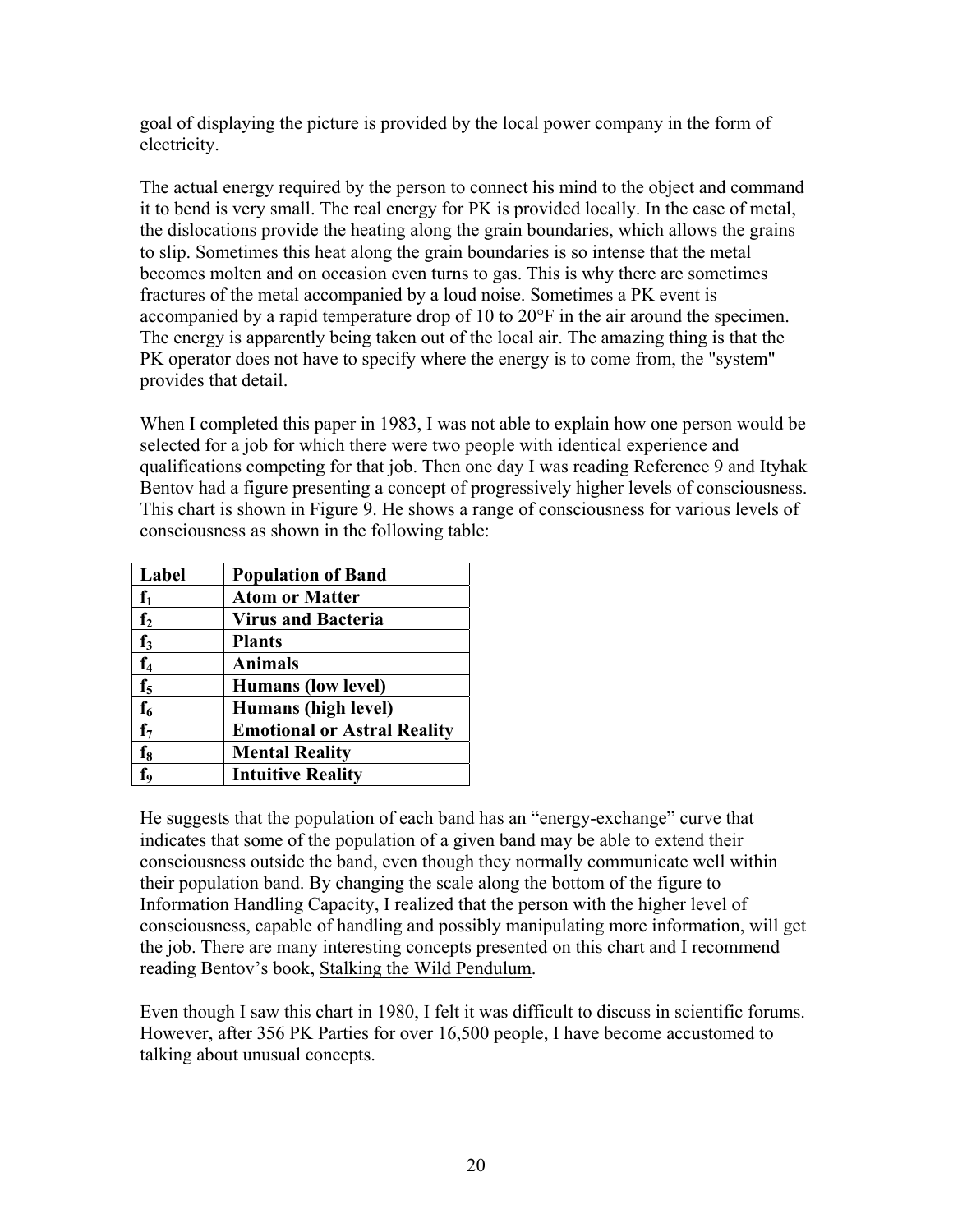

**Figure 9. The hierarchy of Consciousness**

### **Summary**

Figure 10 is just another way of displaying this conceptual model. The brain is shown acting as a tuner through the STU, providing the receiver for the mind by collecting external information as well as the channel carrying instructions to affect a remote object. The medical community might look into the idea that the receiver in a senile person's brain continues to be quite functional, but the transmitter, the information filer, is malfunctioning. This may explain why recent data filed in the STU is not retrievable, whereas historical data is. Furthermore, this may provide new knowledge about which portions of the brain are related to the memory transmitting and receiving functions. This model concept can be extended to include creating your own future -- many people already believe that.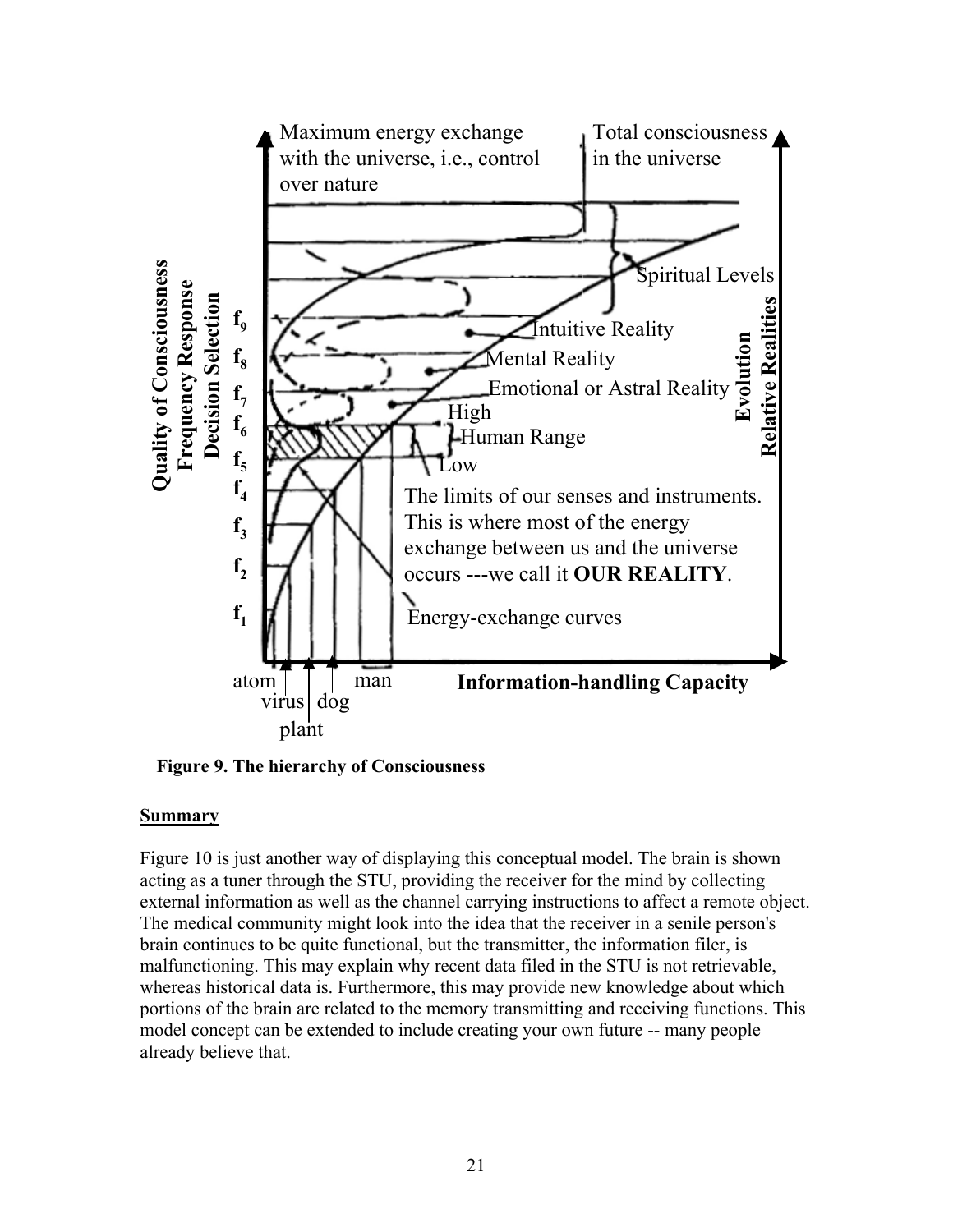

**Figure 10. Thought Transfer with Mind/Brain Model**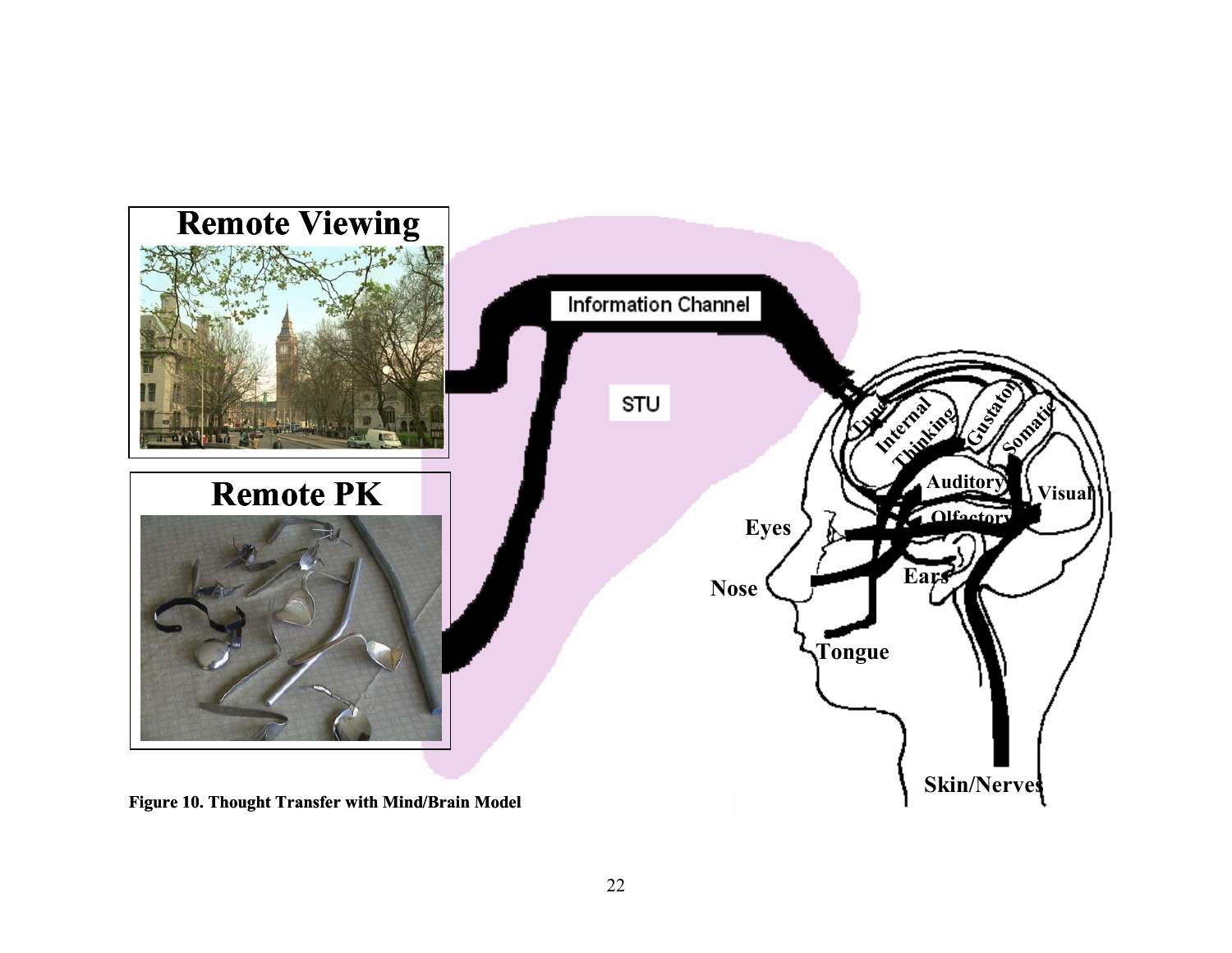The purpose of this paper was to provide a conceptual model of the brain/mind functioning to include paranormal phenomena, not to provide the data necessary for proof. This model may provide a framework for others to improve our understanding of the world in which we live. Basically, this paper suggests that all paranormal phenomena work in a similar manner. By creating a peak emotional experience, the experimenter can cause events to occur at the present time, providing feedback and good test results. This concept has been tested by having PK Parties. They have been very successful and replicable.

This model lacks complete mathematical formulation and an expansive database from good experiments. The literature provides much good data as well as a large amount of anecdotal information. These ideas have come from an assessment of this literature, experiments, and observations of psychics' learning and performing many "unbelievable" feats.

Many ideas have been presented herein that are testable. The author hopes they will be tested and the investigators will provide feedback to the community of researchers. There must be a scientific explanation for these phenomena. This confidence has led to the development of this model of how all our brains/minds work. May this pave the way for an even better understanding of our nature.